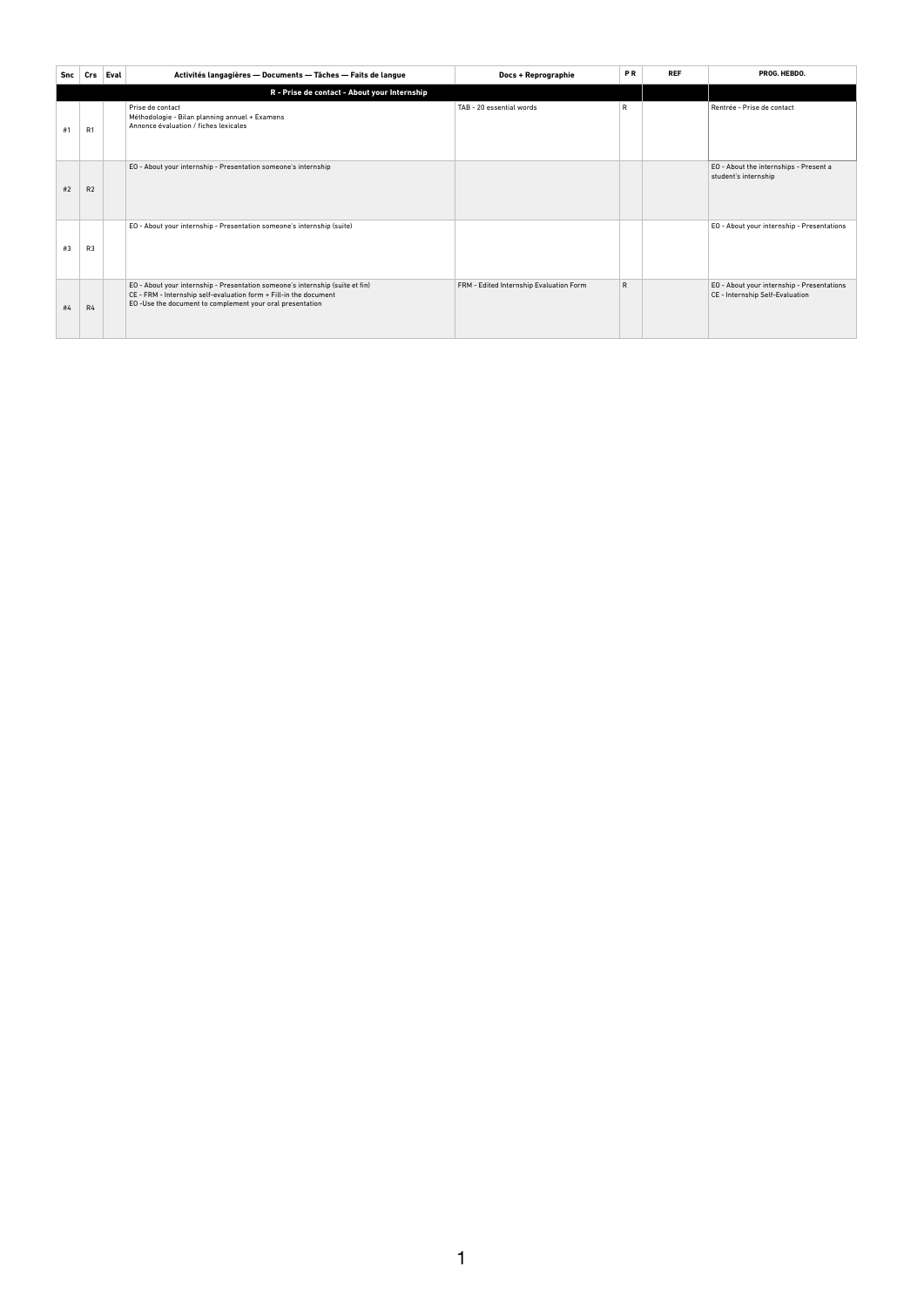| Snc | Crs Eval       |     | Activités langagières - Documents - Tâches - Faits de langue                                                                           | <b>Docs + Reprographie</b>                                       | PR                | <b>REF</b>                    | PROG. HEBDO.                                                                      |
|-----|----------------|-----|----------------------------------------------------------------------------------------------------------------------------------------|------------------------------------------------------------------|-------------------|-------------------------------|-----------------------------------------------------------------------------------|
|     |                |     | A - ENVIRONMENTAL ISSUES & THE GREEN ECONOMY                                                                                           |                                                                  |                   |                               |                                                                                   |
| #5  | A1             |     | EO - The green economy - Describe the picture + Lexique<br>EO - Find a definition of the Green Economy<br>EO - Definiton of Green Jobs | WKS - Workbook - A - Environmental issues &<br>The Green Economy | $\mathsf{R}$<br>P | 1ESF_SecA_Doc1                | EVA - Voca #2<br>TOPIC - GOING GREEN<br>EO+Voca - The Green Economy               |
| #6  | A2             |     | EO - Identify the job titles + Area of Expertise + Describe 2 Green Jobs                                                               | PRS - Green Jobs                                                 | P                 | 2ESF_SecA_Doc2<br>Dossier p 2 | EO +Voca - Green jobs                                                             |
| #7  | A3             |     | CO - VID - Green economy - Identify the keywords                                                                                       | VID - The Story of Agriculture and the Green<br>Economy          | P                 | 2ESF_SecA_Doc3<br>Dossier p 3 | CO - The Green Economy                                                            |
| #8  | A4             |     | CE - Text + Questions - Reinventing Pittsburgh as a Green City                                                                         |                                                                  |                   | Dossier p 4-5                 | CE - Text + Questions - Reinventing<br>Pittsburgh as a Green City                 |
| #9  | A <sub>5</sub> | CO  | EO - Oral Presentations - Preparation Work - Talk about Pittsburgh's green initiatives<br>EO - Phonologie - Pronunciation              | PRS - Pronunciation Green Economy                                | P<br>P            | 2ESF_SecA_Doc5                | EO - Prep. Work - Talk about Pittsburgh<br>EO - Pronunciation - The Green Economy |
| #10 | A6             |     | EO - Preparation Work - Research - World's Greenest cities                                                                             |                                                                  |                   | Dossier p 6                   | EO/Research - Talk About a Green City                                             |
| #11 | A7             | EOC | EVA - EO - Présentations orales - Greenest cities                                                                                      | PRS (élèves)                                                     | P                 |                               | EVA - EO - Oral Presentations - World's<br><b>Greenest Cities</b>                 |
| #12 | A <sub>8</sub> | EOC | EVA - EO - Présentations orales - Greenest cities                                                                                      | PRS (élèves)                                                     | P                 |                               | EVA - EO - Oral Presentations - World's<br><b>Greenest Cities</b>                 |
| #13 | A9             | CO  | EVA - CO - VID - Masdar, a "Green" City in the United Arab Emirates                                                                    | VID - Masdar, a "Green" City in the UAE                          |                   | 2ESF_SecA_Doc4                | EVA - CO - Video                                                                  |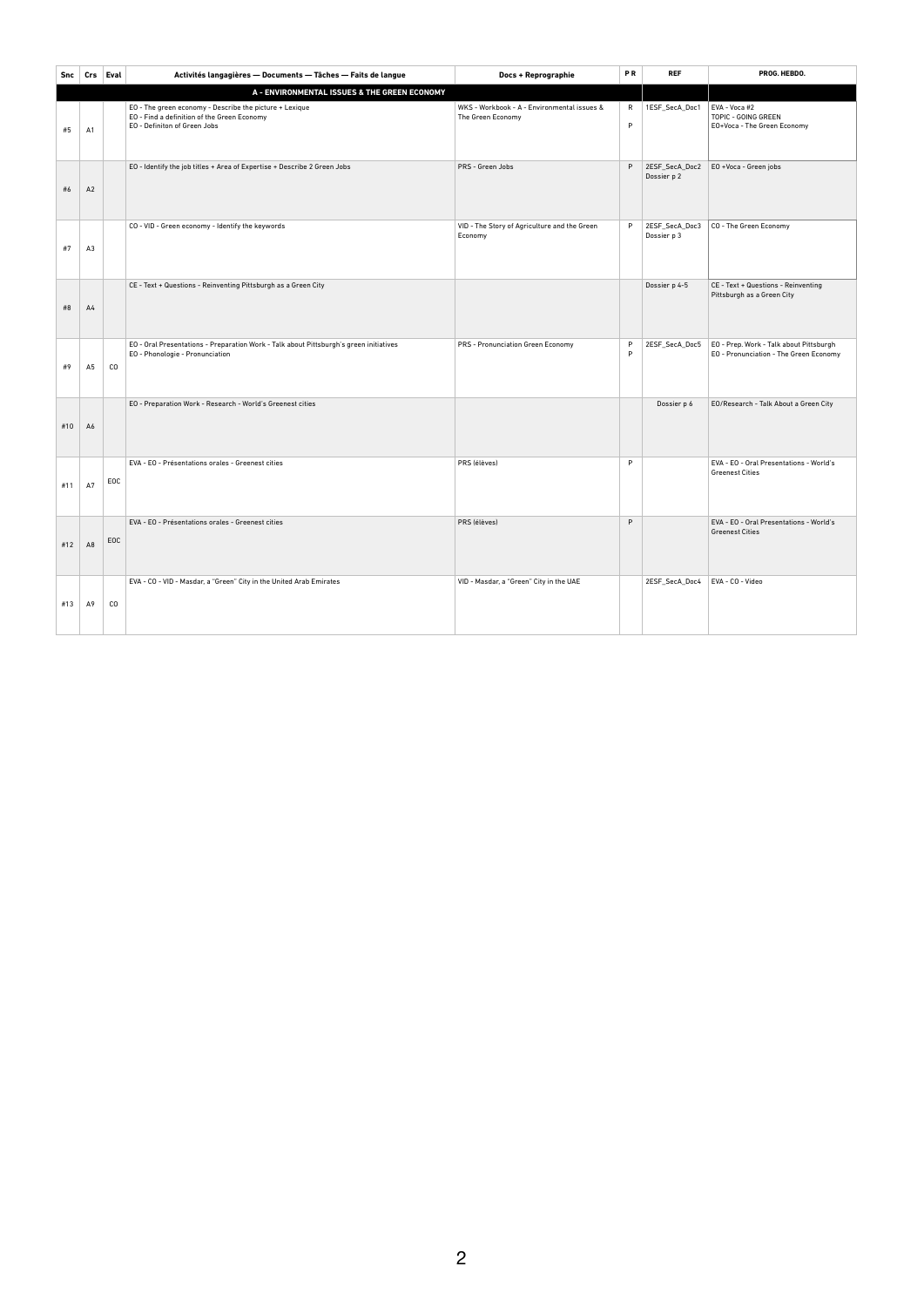| Snc | Crs                                             | Eval           | Activités langagières - Documents - Tâches - Faits de langue                                                                                                                                                                                                                                                                                                                                                           | <b>Docs + Reprographie</b>                                                                                                | <b>PR</b>         | <b>REF</b>                       | PROG. HEBDO. |  |  |
|-----|-------------------------------------------------|----------------|------------------------------------------------------------------------------------------------------------------------------------------------------------------------------------------------------------------------------------------------------------------------------------------------------------------------------------------------------------------------------------------------------------------------|---------------------------------------------------------------------------------------------------------------------------|-------------------|----------------------------------|--------------|--|--|
|     | <b>B - EMPOWERING PERSONS WITH DISABILITIES</b> |                |                                                                                                                                                                                                                                                                                                                                                                                                                        |                                                                                                                           |                   |                                  |              |  |  |
| #14 | <b>B1</b>                                       |                | EO - Talking about disabilities - Brainstorming lexical<br>CE - Worksheet - Recognizing the various types of disabilities<br>HW - How to help people with disabilities + Fill in the document "Disability in the media"                                                                                                                                                                                                | WKS- Recognizing the various types of<br>disabilities<br>WKS - Celebrities with disabilities                              | R<br>$\mathsf{R}$ | 1ESF_SecA_Doc1                   |              |  |  |
| #15 | B <sub>2</sub>                                  |                | CE - Worksheet - Recognizing the various types of disabilities (suite et fin)<br>EO - Disability in the media - Celebrities who are affected by various forms of disabilities<br>EO - How you can help people with disabilities (general rules + for each specific disability)<br>CO - VID - Helping People with Disabilities Live the Lives They Imagine<br>HW - Look for other tips to help people with disabilities | VID - Helping People with Disabilities Live the<br>Lives They Imagine in Community - Portrait of<br>Scotty                | P                 |                                  |              |  |  |
| #16 | <b>B3</b>                                       |                | EO - Group work - Select one type of disability + Present the various of helping people with<br>disabilities<br>Méthodologie - Préparation au débat - Présentation des règles                                                                                                                                                                                                                                          | TXT - How You Can Help   Disability Awareness<br>PRS - Présentation - Great debate challenge                              | $\mathsf R$<br>P  |                                  |              |  |  |
| #17 | <b>B4</b>                                       |                | CO - (suite et fin)                                                                                                                                                                                                                                                                                                                                                                                                    | VID - Disability Inclusion Starts With You (no<br>subtitles)<br>VID - Disability Inclusion Starts With You<br>(Subtitles) |                   | 1ESF_SecA_Doc2<br>1ESF_SecA_Doc3 |              |  |  |
| #18 | <b>B5</b>                                       | CO             | EVA - CO - Video - Accessibility promoter expresses dissatisfaction<br>EO - Pre-debate - Should disabled people be treated the same as able-bodied people?                                                                                                                                                                                                                                                             | VID - Accessibility promoter expresses<br>dissatisfaction                                                                 | P                 | 1ESF_SecA_Doc4                   |              |  |  |
| #19 | <b>B6</b>                                       | E <sub>0</sub> | EO - Debate - Préparation 20 minutes + Débat 20 minutes + Conclusion<br>EO - Debate - It is the government's responsibility to empower people with disabilities and to improve<br>accessibility.                                                                                                                                                                                                                       | WKS - Débat en anglais - barème                                                                                           | R                 | Doc débat                        |              |  |  |
| #20 | X                                               |                | CO - Entrainement à la compréhension - Sujets                                                                                                                                                                                                                                                                                                                                                                          |                                                                                                                           |                   |                                  |              |  |  |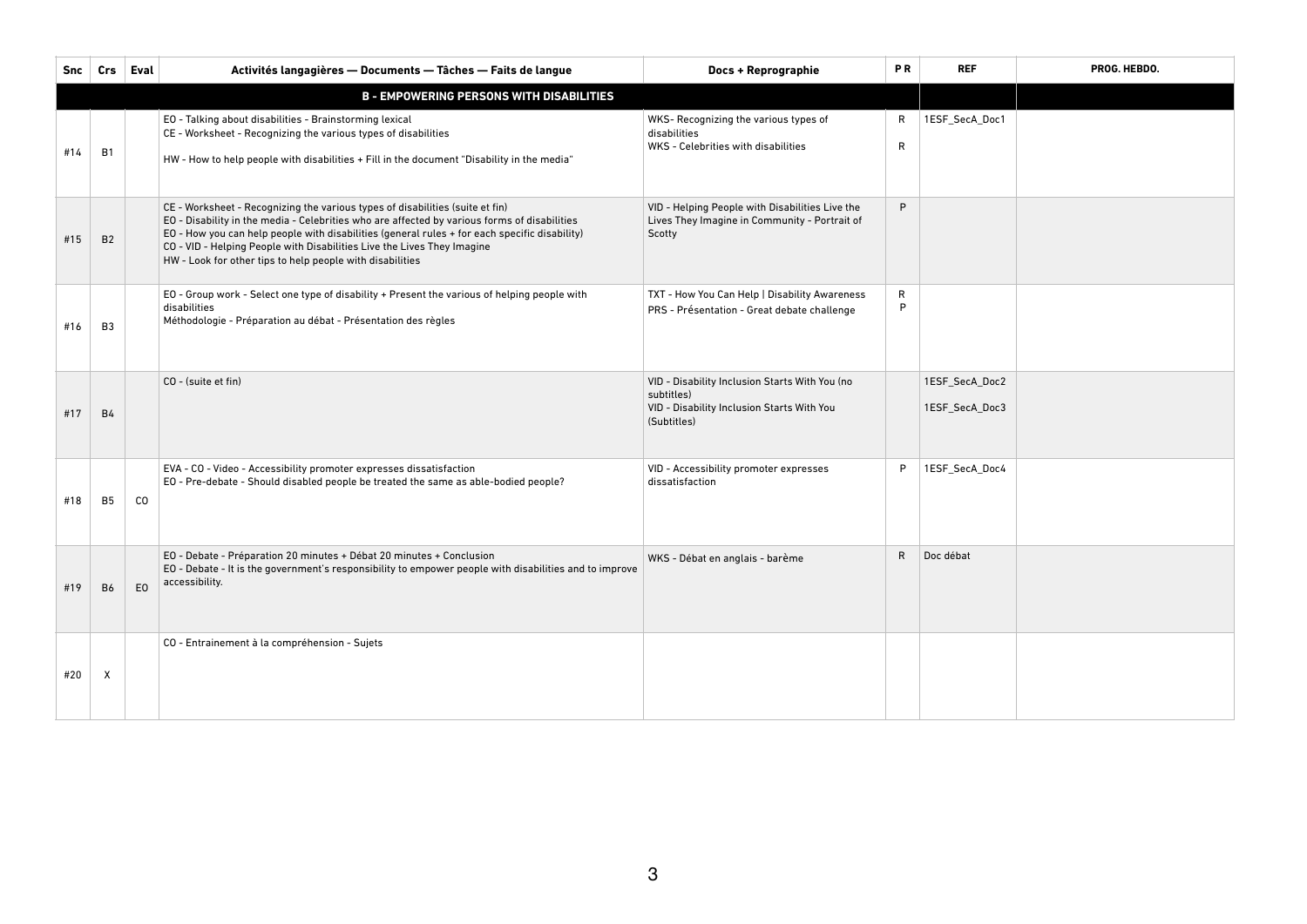| Snc |                | Crs Eval       | Activités langagières - Documents - Tâches - Faits de langue                                                                                                         | Docs + Reprographie                                                                          | PR                | <b>REF</b>   | PROG. HEBDO. |
|-----|----------------|----------------|----------------------------------------------------------------------------------------------------------------------------------------------------------------------|----------------------------------------------------------------------------------------------|-------------------|--------------|--------------|
|     |                |                | <b>C - SOCIAL WORK</b>                                                                                                                                               |                                                                                              |                   |              |              |
| 17  | C <sub>1</sub> |                | EO - Pairwork - Talk about social work (Duties / tasks, occupations, positions / workplaces, qualities<br>needed)<br>CO - Video - Social Workers, a job description? | VID - Social Workers, a job description?<br>WKS - Social Workers, a job description?         | P<br>$\mathsf{R}$ | C1D1<br>C1D2 |              |
| 18  | C <sub>2</sub> |                | CO - Entrainement avant CCF - Video - Food banks                                                                                                                     | VID - Feeding Britain - Food banks on the rise as<br>'hunger stalks the UK' - Channel 4 News | P                 |              |              |
| 19  |                | CCF<br>CO      | $CCF - CO$                                                                                                                                                           |                                                                                              |                   |              |              |
| 20  | C <sub>3</sub> |                | CE - Article - Why social workers, counsellors won't be extinct any time soon                                                                                        | TXT - Why social workers, counsellors won't be<br>extinct any time soon                      | P                 | C4D3         |              |
| 21  | C <sub>4</sub> | EO             | EO - Oral presentation - Evaluation de quelques élèves<br>EO - Préparation avec dossier<br>CE/EO - Family and consumer science agent                                 |                                                                                              |                   | C5D4         |              |
| 22  | C <sub>5</sub> | E <sub>0</sub> | EO - Talking about your internship                                                                                                                                   |                                                                                              |                   |              |              |
| 23  | C6             | EO             | EO - Talking about your internship (suite et fin)                                                                                                                    |                                                                                              |                   |              |              |